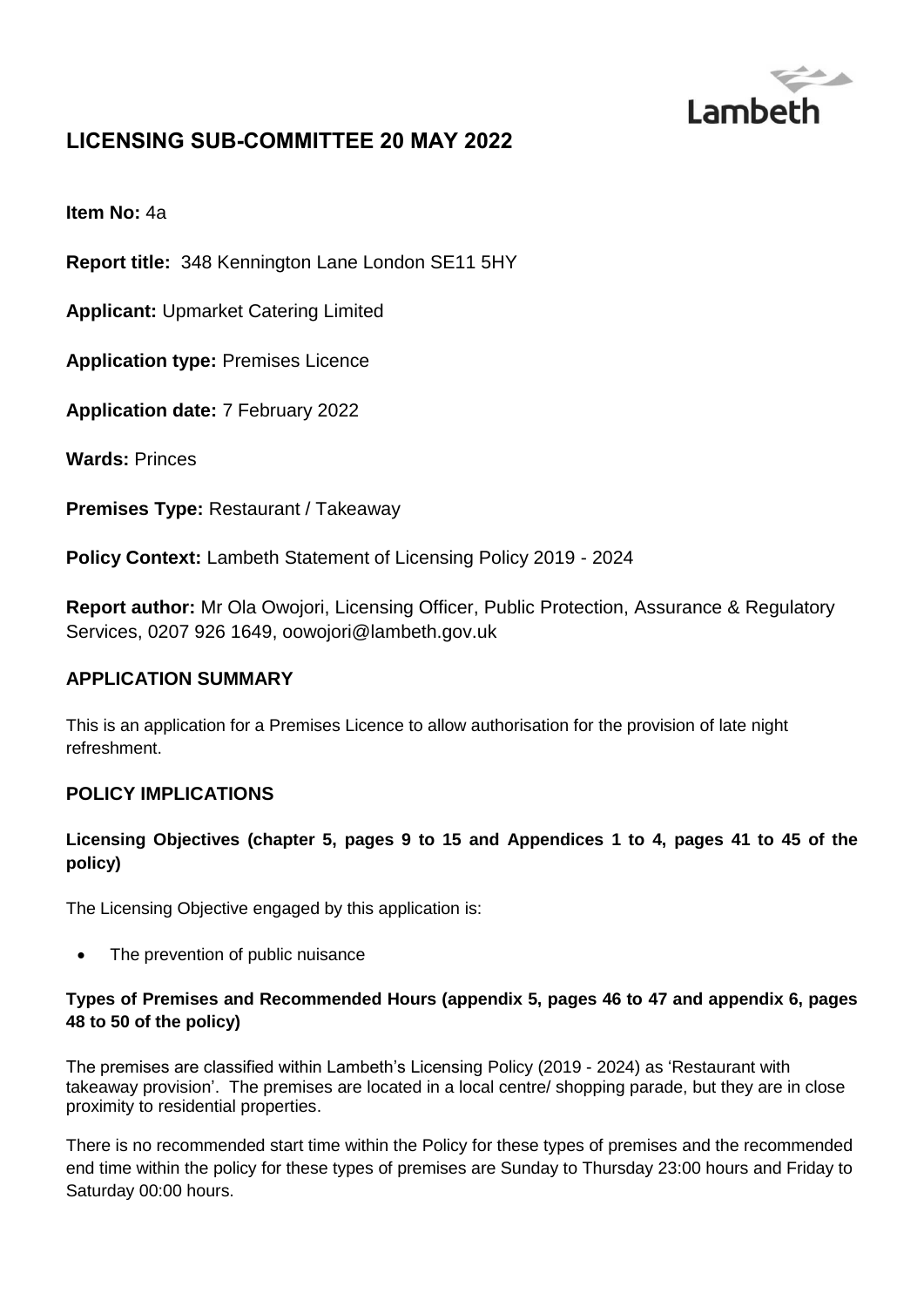Note: The hours above are not absolute and are intended as a guide for applicants to consider when completing their operating schedules. Each application will be considered on its own merits. Applicants seeking hours later than those indicated in the Policy should provide detailed evidence as to why their application will not have a negative impact on the licensing objectives.

# **1. APPLICATION**

- 1.1 This is an application for a new premises licence under section 17 of the Licensing Act 2003.
- 1.2 The applicant is seeking authorisation for the following activities during the following times:

### **Late Night Refreshment (Indoors and Outdoors)**

Monday to Wednesday 23:00 - 02:00 Thursday to Saturday 23:00 - 03:00 Sunday 23:00 - 01:00

- 1.3 The opening hours for the premises are proposed as: Monday to Wednesday 11:00 - 02:00 Thursday to Saturday 11:00 - 03:00 Sunday 11:00 - 01:00
- 1.4 A copy of the application form, applicant's proposed conditions and plan are attached as **Annex A.**

### **2. REPRESENTATION**

- 2.1 A representation has been received against the application from the Licensing Authority.
- 2.2 The representation is based on the licensing objective of the prevention of public nuisance. A copy of the representation was provided to the applicant and is attached as **Annex B.**
- 2.3 The representation highlights concern in respect of the hours sought and that the conditions proposed by the Licensing Authority for adoption are yet to be agreed by the applicant. A list of the conditions is attached as **Annex C**.
- 2.4 The last date for making representations was on  $7<sup>th</sup>$  March 2022.

## **3. CURRENT LICENCE**

3.1 There is currently no licence in place for the premises.

### **4. BACKGROUND HISTORY**

- 4.1 The premises are on a double red-lined road with no dedicated car parking for patrons visiting the premises.
- 4.2 The premises are within easy access to Vauxhall underground and railway stations including 24 hours public buses towards several London destinations.

## **5. OBSERVATIONS**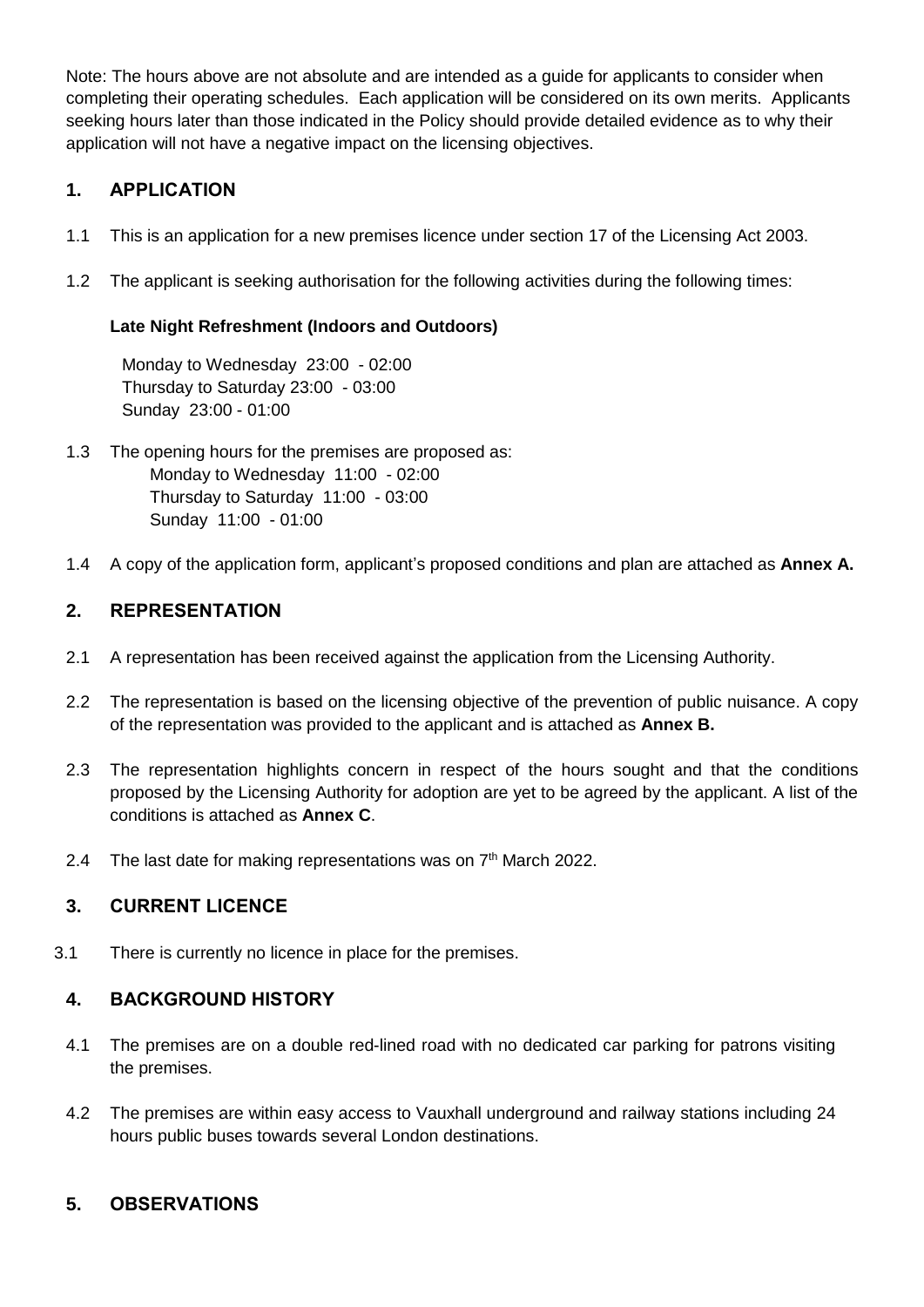- 5.1 The parts of the Statutory Guidance (April 2018) which are particularly relevant to this application and the representations received are Chapters:
	- 2) The Licensing Objectives;
	- 3) Licensable Activities;
	- 8) Applications for Premises Licenses;
	- 9) Determining Applications;
	- 10) Conditions Attached to Premises Licenses and Club Premises Certificates; and
	- 16) Regulated Entertainment.
- 5.2 The parts of the Statement of Licensing Policy that are particularly relevant to this application and the representations are Sections:

Chapter 5 - The Licensing Objectives

- Policy 1 Process for applications
- Policy 3 Partnership working
- Policy 4 Enforcement approach
- Policy 8 Hours of sale and locations
- Policy 15 Violence Against Women and Girls
- Policy 17 Dispersal and entry (note, erroneously marked as Policy 16)

Appendix 3: Prevention of Public Nuisance

- Appendix 5: Types of premises and recommended hours
- Appendix 6: Types of premises and potential impact
- Appendix 7: Major, District and Local Town Centres and South Bank Strategic Cultural Area Appendix 8: What to expect from a Licensing Sub-Committee Hearing

### **6. CONCLUSION**

Members are required to consider the application in light of all of the relevant information, and, if approval is given, may attach such conditions appropriate to promote the licensing objectives.

The options available to Members of the Licensing Sub Committee are:

- a. Grant the application as it currently stands;
- b. Grant the application subject to such conditions as the authority considers necessary for the promotion of the licensing objectives;
- c. Exclude a licensable activity from the scope of the licence;
- d. Reject the application.